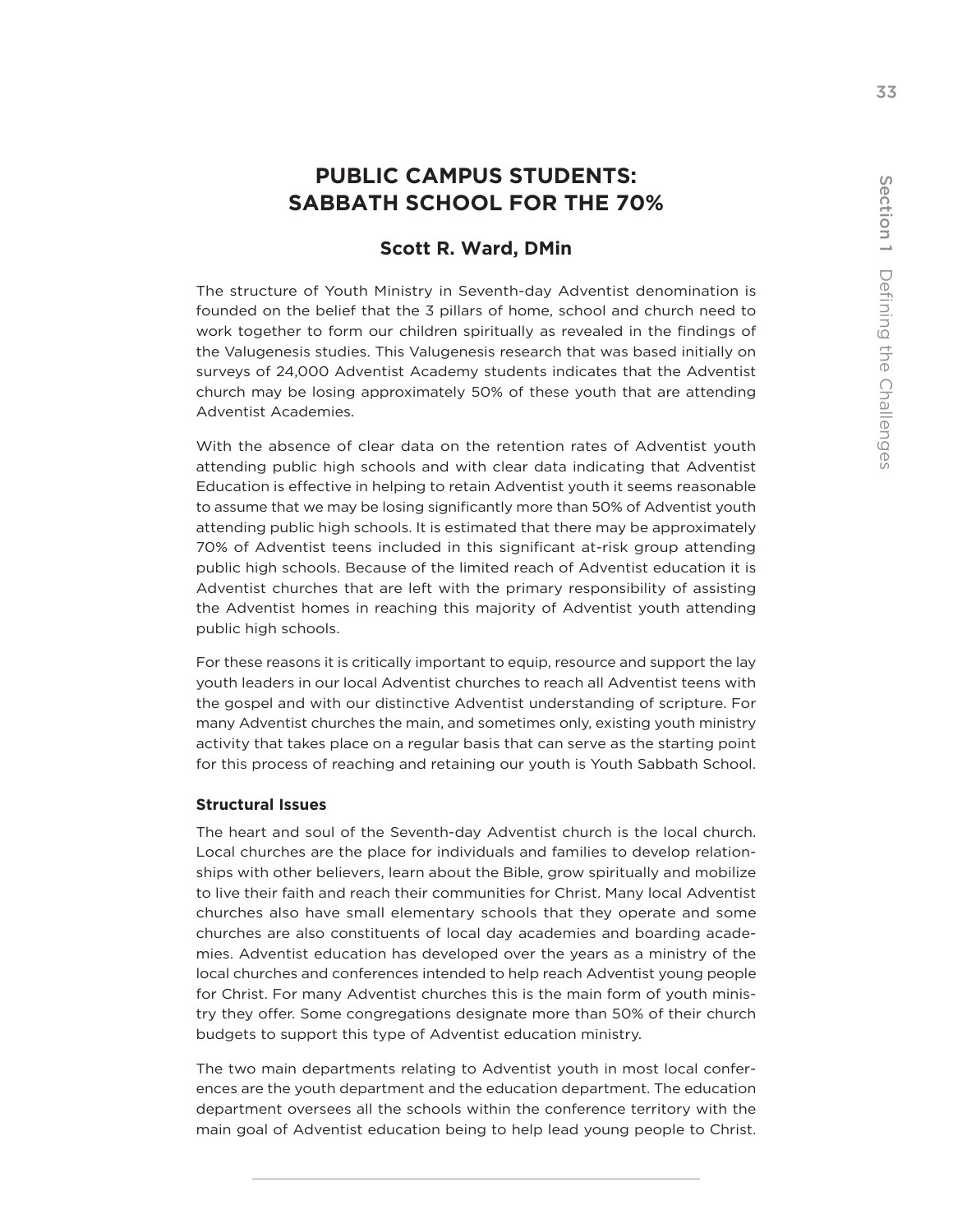34 Most local conference youth departments in the North American Division (NAD) are structured around providing support for junior youth ministries in the form of Adventurers, Pathfinders and summer camp; and many are also able to provide a limited number of senior youth Bible conferences, short-term mission trips and other youth-oriented ministries. It is also noted that summer camp ministries minister to the youth and young adults who work there as staff along with the younger kids attending camp.

> It is important to note that most of the attention of the local conference education departments is given primarily to the existing church schools and in spite of their best efforts for the past several decades many of these local church schools and academies are closing at an alarming rate. The point being made here is that the local conference education departments typically are not having a significant impact on the churches that are not affiliated with a local church school—rather than expanding they are fighting desperately to keep the schools they have open.

> It is also important to note that many local conference youth departments are focused more on junior youth ministries than they are on senior youth ministries. Often times the local conference youth departments work closely with the education departments because they are both reaching out to the larger churches that have enough youth to warrant a church school ministry and there is a great deal more opportunity to find and recruit youth for ministry events where there are larger numbers of Adventist young people in one place. For example: it is common for summer camp directors to recruit students for camp by visiting all of the conference elementary schools and it is common for the summer camp directors to also visit Adventist academies and colleges to recruit summer camp staff. On the other hand, it is much more difficult and time consuming to find the Adventist young people that are scattered in smaller numbers throughout the greater number of Adventist churches that do not have enough young people to warrant having local church schools.

> In some union conferences within the NAD there are youth departments that help to support local conference youth ministries and there is also youth ministry support for local conferences and unions coming from the NAD but these levels of the church structure are not the topic of this conversation because they primarily exist to support local conferences and unions rather than directly resourcing the local churches.

> The interesting thing to note here is that the General Conference, which is the highest level of Adventist church structure, is the entity that has been delegated the task of creating Sabbath School materials for local Adventist churches around the world. The concept has been that our denomination would have one lesson produced each week that can reach all young people from all walks of life from around the entire globe, thus bypassing the local conference, union and division youth ministry and education departments and thereby taking these departments out of the conversations regarding Sabbath School and effectively eliminating this vital church ministry from their structures. In fact some local conference youth departments do not have a good feel for what is happening in local church youth Sabbath School classes because it is under the local conference Sabbath School department rather than under the direction of the youth ministry professionals. So, within the current system, the GC creates one youth Sabbath School curriculum that is passed down to local conference Sabbath School departments to be distributed to local churches along with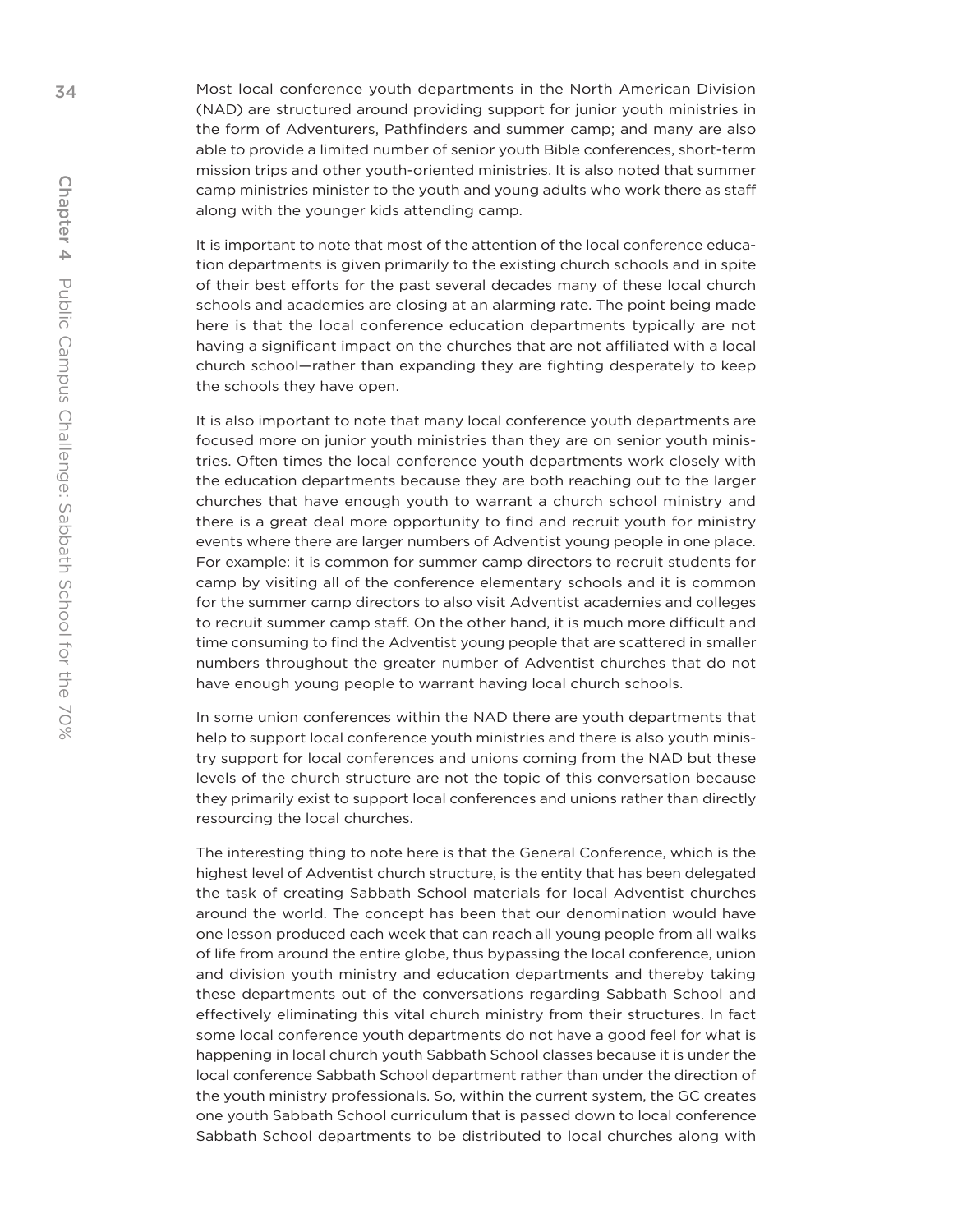all the other Sabbath School department materials completely bypassing the 35 existing local conference youth ministries conducted by Adventist education and youth ministry departments.

For this reason we find ourselves in the situation where our existing youth ministry structures are focused on the significant task of reaching Adventist young people associated with Adventist schools and church congregations large enough to warrant the presence of a youth pastor or other youth ministry professional. With so much work to do with this significant number of youth in our schools and larger churches and with the budget and staffing constraints of attempting to keep these ministries alive and functioning and with Sabbath School somewhat off the radar for all of these youth ministry and education professionals we find that our denomination in North America has come to the point where it is very difficult to see and identify Adventist youths that are scattered throughout our smaller churches and only marginally involved in the existing "system" of local conference youth and education ministries.

For these reasons it seems clear that as the discussion about providing new youth Sabbath School materials moves forward we must keep in mind that the significant group that is being missed by our existing organized youth ministry structures is primarily the approximately 70% of Adventist youth attending public high schools and that are associated with our churches that are too small or too poor to have their own Adventist schools or youth ministry professionals.

#### **Young Adult Retention must Begin in High School**

For many years the Seventh-day Adventist denomination in North America has been investing millions of dollars into Adventist education and has also been spending even more to study the effectiveness of Adventist education with the Valugenesis research. The results of this research have made it very clear to most Adventists that we are losing far too many of our youth despite our best efforts and well spent money. The common number that is most widely talked about due to this research is that we are losing approximately 50% of Adventist youth. What most people may not be realizing is that the Valugenesis research indicating this approximate 50% loss is based solely on surveys of teenagers attending Adventist Academies—public school youth are not involved in these studies or statistics and as stated in the abstract above is seems reasonable to assume that the Adventist denomination is losing far more of it's youth than previously thought when the loss of youth attending public high schools is factored in.

What if we could find a way to make youth SS the springboard for reaching out to the majority of our teens attending public schools? With the millions of dollars being spent on Adventist Education and on studying the effectiveness of Adventist education would it seem wise to also designate some funding to develop youth ministries specifically targeted to reach the large numbers of Adventist teens that are only marginally being reached by the existing system?

Several years ago the NAD identified young adult retention as one of it's top priorities. Funding has been allocated and new young adult initiatives have been implemented to help stem the loss of our young people and progress has been made. It is important to note, however, that some youth ministry professionals agree that many of our young adults that are leaving the church made the decision to leave while they were still in high school—they just didn't have the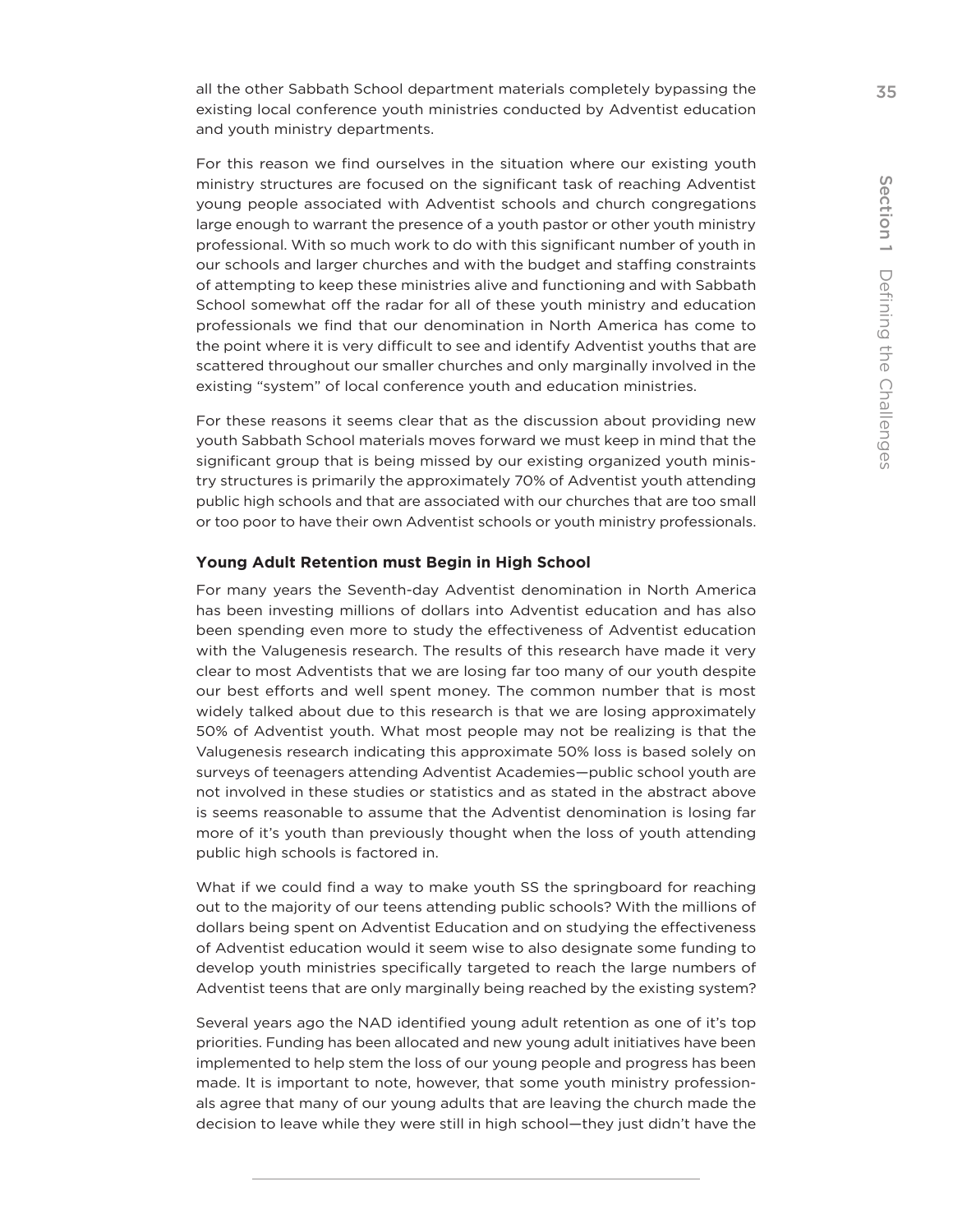36 freedom to leave, in many cases, until they turned 18 and graduated. For this reason it is important to state clearly that young adult retention and stemming the loss of our young people must begin in high school and with the clearly identified structural difficulties and limits of Adventist education and youth ministry a new direction must be considered.

> Our denomination seems to be having better success with investing into our junior youth aged children with elementary schools, Adventurer and Pathfinder ministries along with summer camp ministries and other activities designed for this age group. For those students who are able to continue on from these ministries and attend Adventist academies the full array of ministry opportunities continues to exist and provide effective ministry. The problem is that when many Adventist children graduate from Adventist elementary schools they also grow out of Pathfinders and summer camp ministries at around the same time. The problem is compounded because far fewer options for attending Adventist schools during high school exist than there were for elementary school.

> Thus, it is all to common for Adventist churches to invest heavily in junior youth ministries and then have very little to offer during the high school years for those students unable to continue on to an Adventist academy. When this happens we often times lose much of the investment made during the elementary school years as we fail to build on that foundation.

> Once again, it seems that Sabbath School is the one structured Adventist ministry to youth that still exists in some form that can be strengthened and built upon to capitalize on what we have already invested in so heavily in our young people as children. It is also important to note that it is during these critical high school years when young people begin to take control of their lives and go from being told what to believe to deciding for themselves if they will believe what they have been taught spiritually. It is during these critical years when the decisions to be Christian or not and wether to be Adventist or not are being made. And, as stated above, it is often times the decisions that are made during this time of life, in high school, that determine wether our young people remain involved in church as young adults or walk away.

### **More than an Hour on Sabbath Mornings**

As has been discussed above, youth Sabbath School has the potential to play a major role in helping to educate and develop Adventist teens spiritually and to help retain them in our churches as they become adults. Also, as noted above, churches that are large enough to have a youth ministry professional on staff and/or are large enough to have an academy nearby often times have youth Sabbath School leaders that can create their own resources or are familiar with enough other resources that they don't need as much help as the youth leaders from churches that don't have these human resources. For these reasons the suggestions laid out here for helping to recreate youth Sabbath School will be primarily targeted to the smaller churches and poorer inner city churches that have fewer human as well as material resources and are often times the churches trying to minister to many of our youth who are unable to take advantage of the benefits of Adventist education.

As we begin to imagine what youth Sabbath School could be it is important to see it as more than just one hour per week on Sabbath mornings. If our lay youth leaders, who are mostly not youth ministry specialists, see Sabbath School as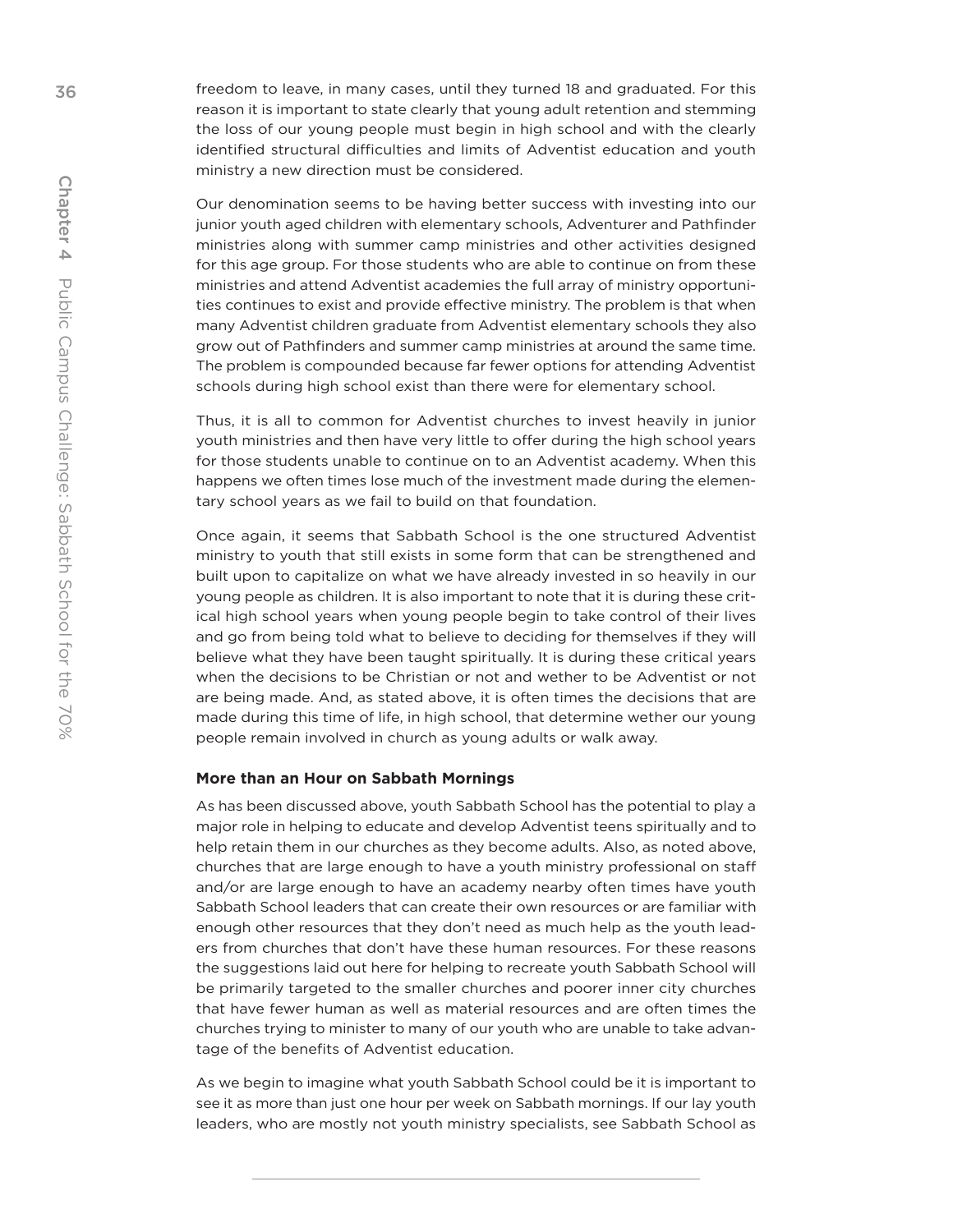Section 1 Defining the Challenges

merely fulfilling an obligation for an hour per week or merely as something to 37 "get through" we have lost the battle before it has begun because the youth will immediately notice the lack of interest and immediately walk away—if not physically—then mentally.

It is critically important to create resources that can effectively reach our youth by helping our lay youth leaders to find easy and natural ways to create meaningful, spiritually nurturing relationships with the teens they are serving. So, rather than focusing only on programming that is attention-getting, the focus needs to be on building trust and genuine, caring relationships. Plug and play dynamic programming gets old in a hurry when it is devoid of deeper relationship. Therefore, the place to start youth retention is by learning their names and interests and this can happen anywhere at church—including, but not limited to, Sabbath School.

Trying to get to know a small group of teens, or even one or two, can be rather intimidating for many adults so it is important to bring out what may be obvious to many but not all. With teens there is no better mood setting, conversation starting, relationship building tool than food. There are good reasons why so many business meetings and socials take place in the context of a meal. It gives you something to talk about, gives you something to do rather than merely fidgeting with something else and just makes everyone more comfortable in most cases. The food can take on many forms depending on the comfort zone of the particular church but the point is to use this proven tool to help break the ice and warm people up. More traditional youth group ice breaker games can work well in larger groups, but in smaller groups food and often times a little background music can serve to ease tension and help everyone to feel welcomed and a little more at ease.

As students come in to Sabbath School and start checking the table to see what kinds of food are smelling so good one of the next natural steps in human relationship building is to greet the students and ask them how their week has been. These conversations should be informal and the real goal is to get to know everyone's names, interests, where they go to school, etc. Another goal of this weekly "get to know you" time is to help kids learn about each other and to help them to develop relationships with each other as well. This also helps the youth leader to know what kinds of activities to propose engaging the kids in outside of Sabbath School and also serves as a time to discuss what they might like to do for some kind of social activity. There are a lot of small group books on the market that can be helpful in giving more suggestions for doing this type of group/team building.

The next step in relationship building that will be suggested here is to take prayer requests and praises. This is a time to take all the things you've learned about each other to God in prayer. It is important to try to keep track of the different prayer requests so that you can follow up week to week with what is happening in the students lives. This helps them to know that you care and is a tangible way of demonstrating the practical love that Jesus has for each one of them as well. The formula is: meet some felt needs, show them that you care, and then help them learn more about Jesus. Actual programming structures and ideas are beyond the scope of this paper.